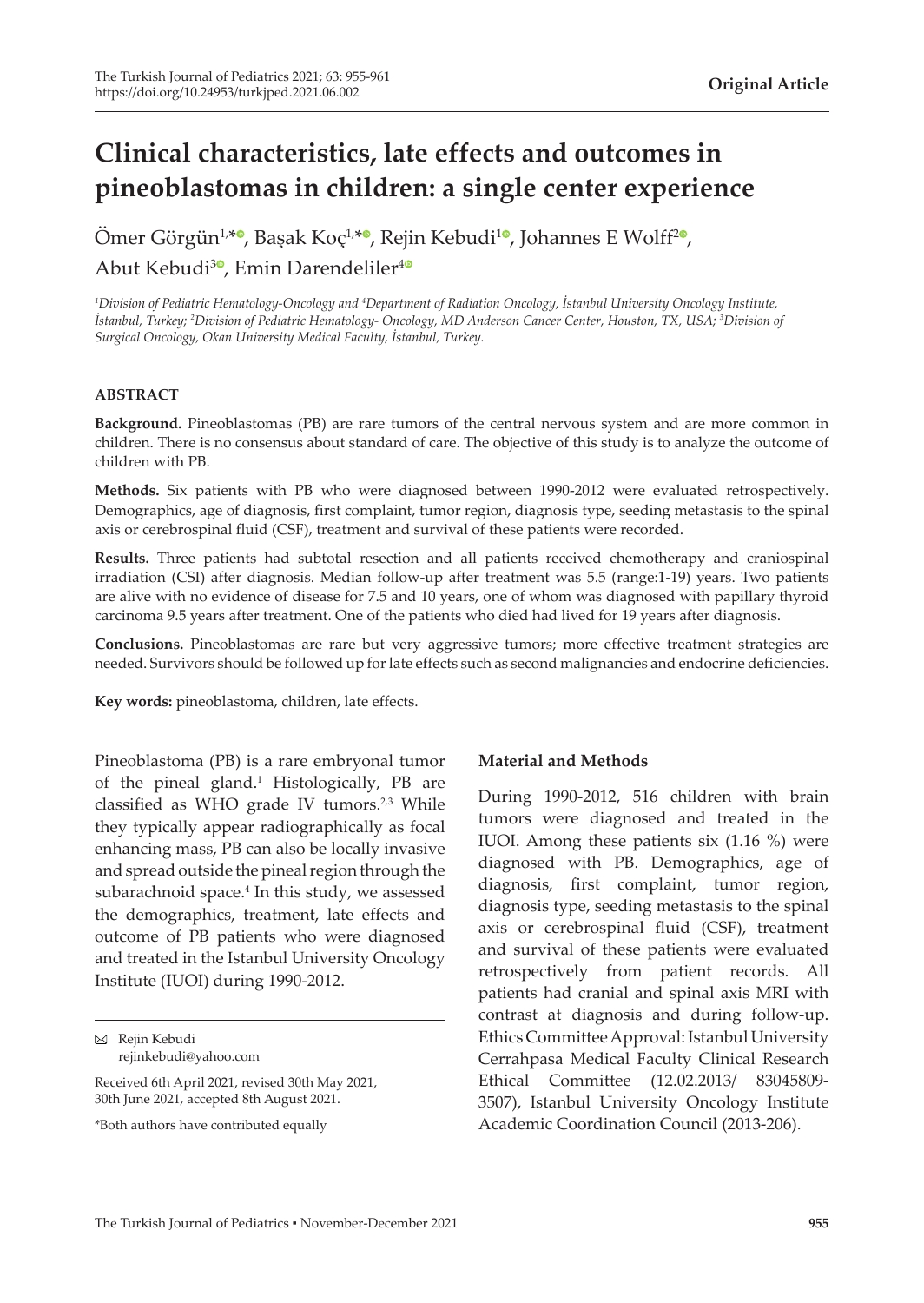#### *Görgün Ö, et al Turk J Pediatr 2021; 63(6): 955-961*

# **Results**

There were six patients diagnosed with PB between 1990 and 2012. Three of them were female, the median age of diagnosis was 5.75 years (2-14). The demographics of the patients are shown in Table I and modality of treatment, and outcomes are shown in Table II.

All patients had cranial magnetic resonance imaging (MRI) with contrast at diagnosis. Staging included spinal axis MRI with contrast for all patients, and CSF cytology, for all but patient #2 (Table I) in whom lumbar puncture was contraindicated due to increased intracranial pressure. For pathologic diagnosis, three underwent only stereotactic biopsy because the tumor was considered unresectable by the neurosurgeons and three of them underwent subtotal resection of the tumor. In all patients, surgery was followed by craniospinal radiotherapy (CSRT) (except the 2-year-old patient) and chemotherapy.

All patients received CSRT after surgical biopsy or resection. One patient (Table I, pt #1)

**Table I.** Characteristics of patients.

received eight courses of chemotherapy before radiotherapy (RT) due to her young age (< 3 years old). The disease progressed and RT was initiated, however she died in the intensive care unit without completing RT. Two of our patients (#3 and #4) were re-irradiated after the first RT due to relapse.

As chemotherapy, the patients received the institutional protocols used for embryonal brain tumors in the respective years of diagnosis. The first four patients received 8 courses of vincristine  $(1.5 \text{ mg/m}^2, 1 \text{ st day})$ , etoposide  $(100 \text{ m})$ mg/m2 /day x3 days) and cyclophosphamide (1gr/m2 /day) (Table I, pt #1-3) or carboplatin (560 mg/m2 /day) (Table I, pt #4).

One patient (Table I, pt #5) received 8 courses of chemotherapy consisting of vincristine  $(1.5 \text{ mg/m}^2)$ , cyclophosphamide  $(1 \text{gr/m}^2/\text{day})$ , procarbazine (50mg/m2 ) and CCNU (100mg/ m2 ), all given in one day. She was given growth hormone 3 years after the end of chemotherapy for one year. While the PB remained controlled ever since, her medical history was not unremarkable: She developed papillary thyroid

| Patient<br>Gender<br>Age     |        |     | Complaint                  | Primary Tumor | Spinal axis | CSF          |  |  |  |  |
|------------------------------|--------|-----|----------------------------|---------------|-------------|--------------|--|--|--|--|
| $\mathrm{No}(\#)$<br>(years) |        |     |                            | Region        |             |              |  |  |  |  |
| $\mathbf{1}$                 | Female | 2   | Ataxia                     | Pineal region | Negative    | Negative     |  |  |  |  |
| 2                            | Female | 3.5 | Ataxia, tremor             | Pineal region | Negative    | Not analyzed |  |  |  |  |
| 3                            | Male   | 3.5 | Parinaud syndrome vomiting | Pineal region | Positive    | Positive     |  |  |  |  |
| $\overline{4}$               | Male   | 8   | Parinaud syndrome headache | Pineal region | Negative    | Negative     |  |  |  |  |
| 5                            | Female | 10  | Headache, vomiting         | Pineal region | Negative    | Negative     |  |  |  |  |
| 6                            | Male   | 14  | Headache                   | Pineal region | Negative    | Negative     |  |  |  |  |

**Table II.** Modality of treatment and outcome of patients.

| Patient           | Biopsy | Resection              | Chemotherapy | Radiotherapy | Survival from      | Results |
|-------------------|--------|------------------------|--------------|--------------|--------------------|---------|
| $\mathrm{No}(\#)$ |        |                        |              |              | diagnosis (months) |         |
|                   | Yes    | No.                    | Yes          | $Yes*$       | 12                 | Exitus  |
| 2                 | Yes    | No.                    | Yes          | Yes          | 42                 | Exitus  |
| 3                 | Yes    | No                     | Yes          | Yes          | 24                 | Exitus  |
| $\overline{4}$    | No     | Subtotal resection Yes |              | Yes          | 228                | Exitus  |
| 5                 | No     | Subtotal resection Yes |              | Yes          | 126                | Alive   |
| 6                 | No     | Subtotal resection Yes |              | Yes          | 90                 | Alive   |

\*: received radiotherapy due to progressive disease, died without completing radiotherapy.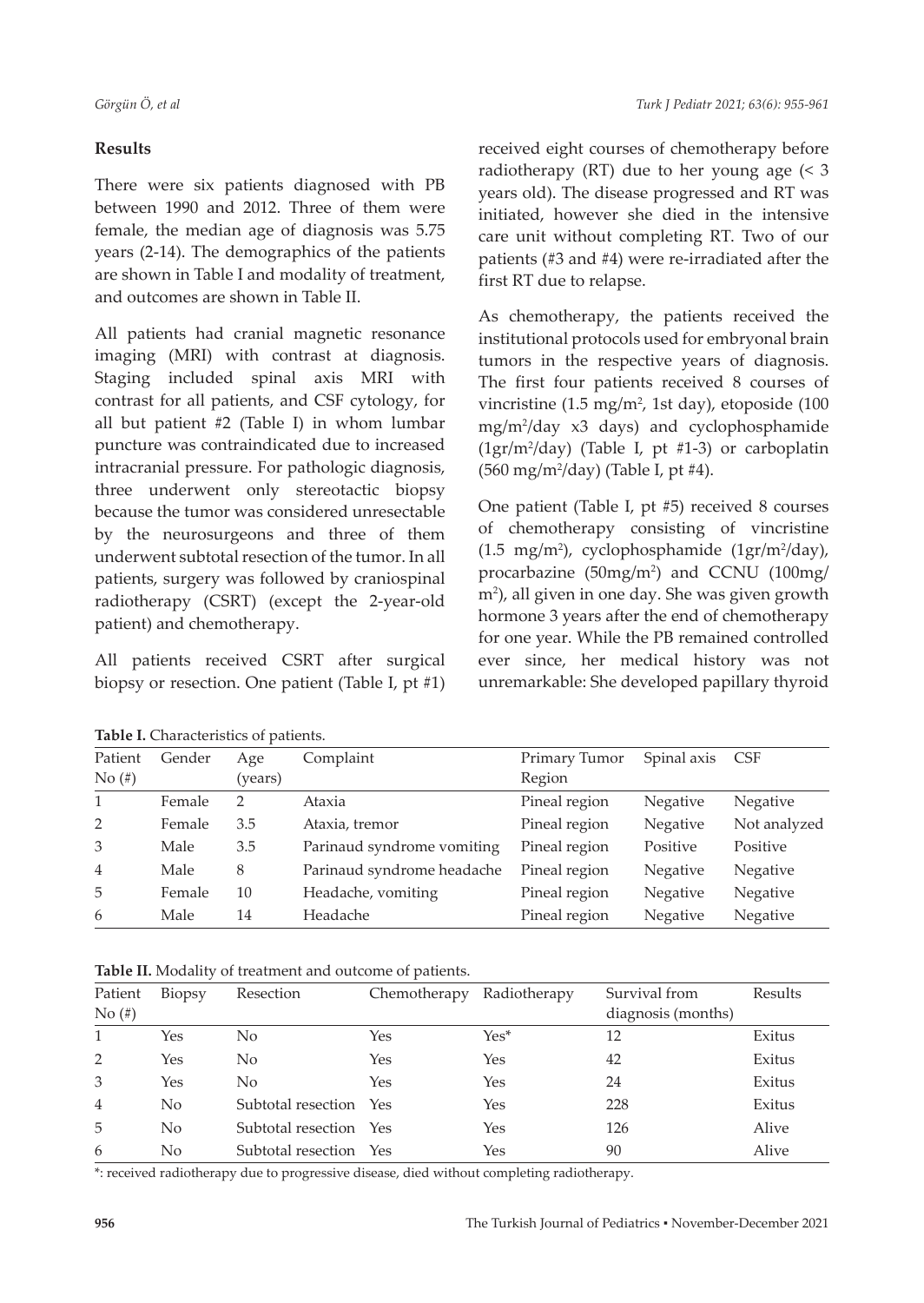cancer 9.5 years after treatment for PB. She underwent total thyroidectomy and received radioactive iodine ablation therapy. The patient developed seizures 11 years after treatment. Repeated MRI showed there were hyperintense lesions on the subcortical white matter of the left temporal lobe without contrast enhancement. Later, she developed premature ovarian failure. At the time of this report, the patient is 24 years old and continues receiving anticonvulsants, and hormone replacement for thyroid hormone and ovarian hormones. She has good cognitive function and graduated from university.

A fourteen year old male (Table I, pt #6), received postoperative CSRT followed by intensive chemotherapy consisting of ifosfamide (1.8 g/m2/d x 5days, etoposide 100 mg/m2/d x 5 days, and carboplatin 560 mg/m2/day) for eight courses. The tumor responded, but a contrast enhancing residual remained visible by MRI. It could not be resected and did not progress later. The patient is alive, with good cognitive function. Remaining health concerns for him are low testosterone and obesity. He graduated from university and lives independently.

In the first two patients (Table I, pt #1-#2) the tumor progressed under treatment, both of their family declined further treatment and the patients passed away.

The tumor of the third patient (Table I, pt #3) progressed one month after the end of the first line treatment. He received further treatment with a second series of radiotherapy (RT) to the temporal lobe and 12 courses of temozolomide (150mg/m2 /day X 5 days, every 28 days) chemotherapy. The tumor progressed again and treatment was switched to CCNU (100mg/ m2 /day, every six weeks), nimotuzumab (150 mg/m2 /dose once a week for 12 weeks and then every other week thereafter), vinorelbine  $(25mg/m<sup>2</sup>/day)$  on the same day) and intrathecal methotrexate (12 mg once every week for 3 times). The MRI revealed no response to these protocols, and the treatment was switched again to irinotecan  $(50mg/m^2/day \times 5 days)$ and temozolamid  $(100mg/m^2/day \times 5 days)$ 

every 3 weeks. The patient died two years after diagnosis due to progressive disease.

A later recurrence was observed in a patient who had subtotal resection at the age of 8 years (Table I, pt #4). In this patient the residual tumor appeared stable at first, but then progressed after five years. At this time, he was treated with RT to pineal region and 8 courses of vincristine  $(1.5 \text{ mg/m}^2)$ , cyclophosphamide  $(1 \text{gr/m}^2/\text{day})$ , procarbazine (50mg/m2 ) and CCNU (100mg/ m2 ). After 1 year, new tumor appeared as an intradural mass in the sacral region (S2). The family refused a biopsy. He was treated again with only local RT to sacral region. The patient lived for 19 years after the first diagnosis of the PB. He had cognitive and endocrinological problems. He died due to a traumatic fall in his house.

None of the patients had a family history of malignancy, none had ophtalmologic evidence of retinoblastoma.

In our study, the median survival time was 5.5 (range:1-19) years. Only 2 patients are alive and are long term survivors.

## **Discussion**

The pineal region is compromised of the pineal gland, posterior third ventricle, tela choroidea and velum interpositum. The primary pineal tumors are pineoblastoma (PB) and pineocytoma.<sup>5</sup> Pineoblastomas are rare supratentorial tumors, comprising less than 1% of childhood brain tumors. Pineoblastomas commonly affect children and young adults, and in our study the median age at presentation was 5.75 years (range: 2-14).<sup>6</sup> They mainly occur with a short history of clinical symptoms.<sup>7,8</sup> Signs and symptoms may be nonspecific. Pineoblastomas usually cause third ventricle compression and hydrocephalus leading to vomiting, headaches and somnolence.<sup>7-10</sup> In our center 6 patients with PB were diagnosed among 516 pediatric brain tumors (1.16 %) between 1990-2012 and the most common symptoms were headache, Parinaud's syndrome and ataxia.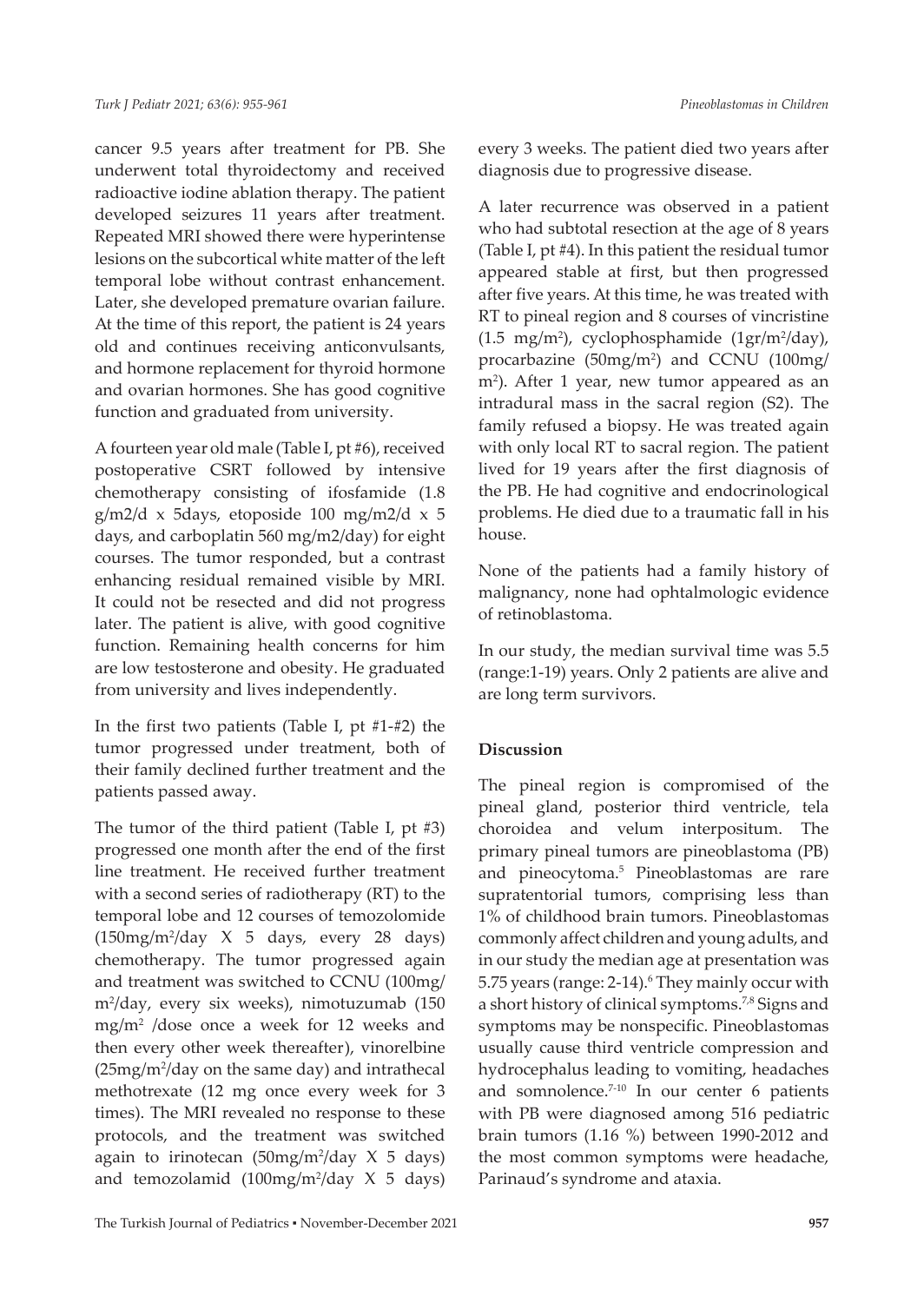Pineoblastomas are embryonal brain tumors similar to medulloblastomas at the histological level, however, at the molecular level there is little similarity. Histologically, these tumors exhibit a classic small round blue cell tumor appearance and Homer Wright and Flexner-Wintersteiner rosettes may also be seen occasionally like medulloblastomas. Positivity for the master regulator of retinal photoreceptor differentiation, CRX, is positive in 100% of pineal parenchymal tumors but it is noticed rarely in medulloblastomas.<sup>1</sup> Similar treatment strategies with high risk medulloblastomas have been suggested for PB.<sup>11</sup> Additionally, PBs -like medulloblastomas- have a tendency to metastasize to the subarachnoid space. All patients should have an additional metastatic evaluation with MRI of spinal axis and CSF cytology. In our study, 1 of 6 patients had spinal axis seeding metastasis with imaging and CSF positivity.

Germ-line RB-1 mutations predispose to pineoblastoma, in addition de Kock et al.<sup>12</sup> have reported that DICER1 is an important susceptibility gene for PB and demonstrated PB to be a manifestation of a germ-line DICER1 mutation. Additionally, mutually exclusive alterations in other microRNA-processing pathway genes as DROSHA, and DGCR8 were common in PB.<sup>13</sup> Liu et al.<sup>14</sup> designed a study of moleculer characteristics of PB and made five groups as PB-miRNA1, PB-miRNA2, PB-MYC/FOXR2, PB-RB1, PPTID. Specification of pineal tumor molecular grouping in CNS tumor classification is suggested to be correlated with clinical characteristics and outcome. None of our patients had an ophtalmic manifestation of retinoblastoma and any of the mutations were not investigated in our cases.

Surgery, radiotherapy and chemotherapy are essential for treatment. Surgery as a cornerstone of the treatment offers rapid symptom relief and is reported to be important for long-term survival.<sup>15</sup> Although gross total resection (GTR) is generally recommended, this is not possible in most cases.16-20 In a recent retrospective analysis of pediatric and adult PB study,

totally 64 patients were included and 42 were children. Twenty-six (61.9%) of the pediatric patients had GTR, and 16 (38.1%) had subtotal resection, however, there was no significant association between the extent of resection and overall survival.<sup>21</sup> In our series, the patients who are still alive had subtotal resection, and all of those that had no resection at all died. Radiation therapy and systemic chemotherapy are also as essential as surgery in this rare aggressive tumor.19 All of our patients received CSRT, followed by systemic chemotherapy. Craniospinal irradiation followed by local boost to the tumor bed should be standard.<sup>22</sup> On the other hand, maximal surgical resection followed by five cycles of intensive chemotherapy and consolidation with myeloablative chemotherapy and autologous hematopoietic cell rescue (HDCx/AuHCR) and/or CSRT was evaluated in the Head Start I, II, and III study.23 They found that CSRT and HDCx/AuHCR were statistically associated with improved survival.

Biswas et al.<sup>24</sup> reported a case series where comprehensive CSRT was used in 15 of 17 patients (88%), one patient who received whole brain and ventricular radiation had local and leptomeningeal relapse and died of progressive disease. In a series of 25 patients, progression free survival rates were reported as 47.1 %. 12,5 % and 0 % for those who received CSRT, whole brain RT and focal RT, respectively.<sup>23</sup> In our series, all patients had CSRT except the one, who was less than 3 years old. A recent study from Germany evaluated the treatment of infants with tumors of the central nervous system (1 patient with PB) with Proton Beam Therapy (PBT) and concluded that PBT is feasible for very young children with central nervous system tumors in the short term.25 None of our patients received PBT, it is not available in our country yet.

According to the data from the Surveillance, Epidemiology and End Results (SEER) between 1973-200726, the most important factors were age and degree of spread of tumor in 95 adult patients with PB; younger patients with local disease had the best prognosis. Parikh et al.<sup>20</sup>, in 41 pediatric pineoblastoma cases, have reported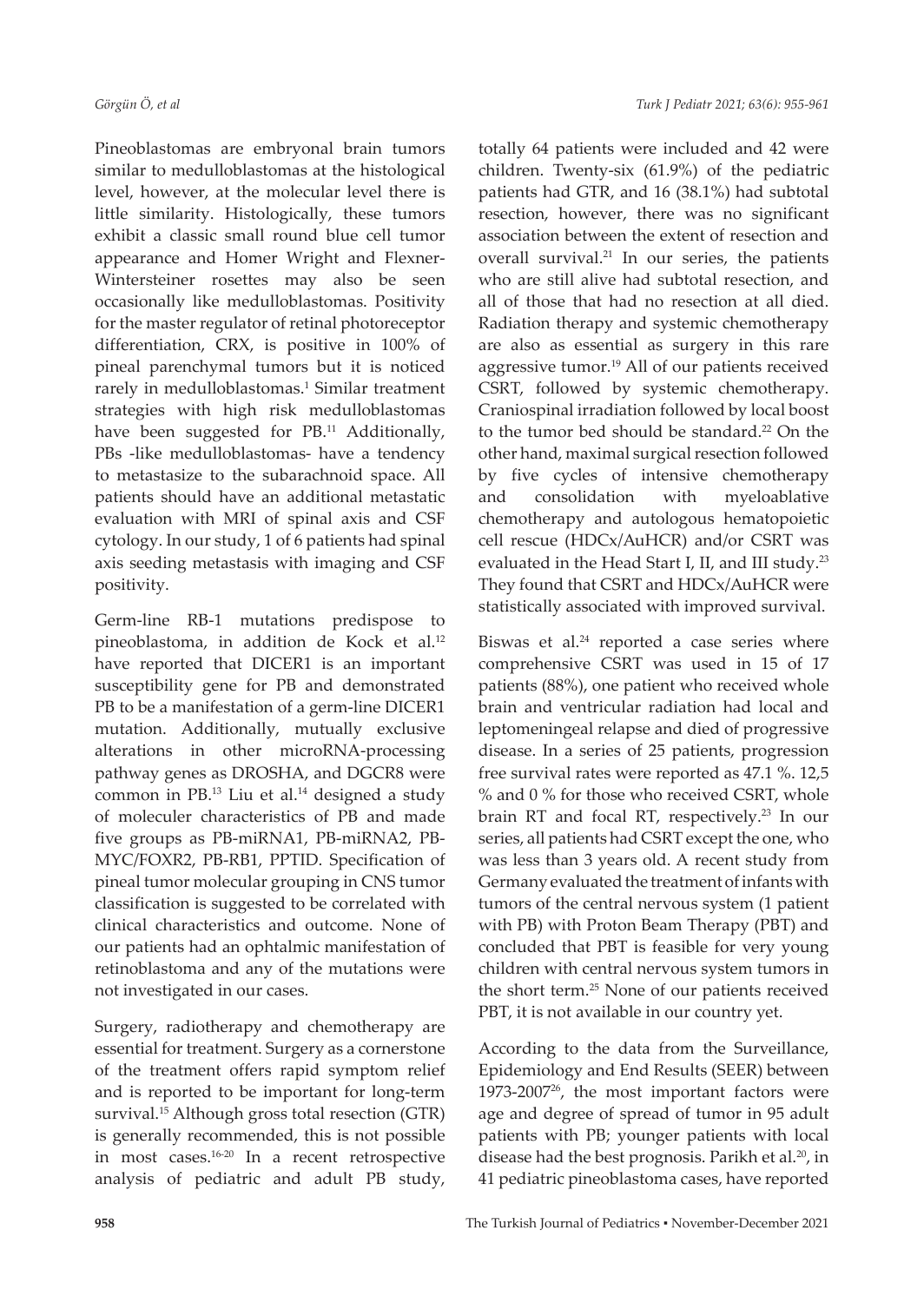that, similar to other primitive neuroectodermal tumors, the most significant predictors of survival are age and metastatic disease status on presentation. In the SIOP/UKCCSG PNET 3 study, relatively good survival for nonmetastatic pineal PNETs was reported, and there was no evidence that pre-radiation chemotherapy improved outlook.<sup>27</sup> Although pineoblastomas were classified as primitive neuroectodermal tumors in previous studies, it is classified under embryonal malignancy group in the recent WHO CNS classification.28

The analysis of 135 children with pinealoblastoma in the European Society for Paediatric Oncology (SIOP-E) and US Head Start pooled data showed that in children younger than 4 years of age at diagnosis, conventional chemotherapy without RT was not sufficient to induce sustained remissions in PB.29 Friedrich et al.<sup>30</sup> reported a prospective study about CNS-PNET/PB. In this study, from January 2001 to January 2005, 17 eligible children aged <4 years diagnosed as CNS-PNET/PB were prospectively treated in the trial HIT-2000. In nonmetastatic disease (n= 11) HIT-SKK systemic multiagent chemotherapy followed by CSRT were given. Patients with metastatic disease (M1-M3, n=6) received shorter induction chemotherapy with carboplatin and etoposide, followed by tandem high-dose chemotherapy (HDCT) for those, who had good response to induction therapy. During induction and HDCT, patients received intraventricular methotrexate. Craniospinal RT was given to all patients with poor response to induction or with residual disease. The authors found that short and more intensive induction chemotherapy followed by HDCT was more effective than prolonged moderate induction chemotherapy.30 In another prospective metacentric trial, including 11 children and adolescents with PB, all patients had surgery followed by hyperfractionated RT accompanied by weekly intravenous vincristine and then 8 cycles of maintenance chemotherapy (lomustine, cisplatin, and vincristine). $31$  The authors concluded that this treatment strategy

The Turkish Journal of Pediatrics ▪ November-December 2021 **959**

was feasible without major acute toxicity and survival rates were comparable to those of a few other recent studies but superior to those of most other series, including the previous trial, HIT 1991.31 Gorsi et al.32 used nivolumab in pediatric patients with recurrent brain tumors with some transient partial responses. Although in this series, there was only one patient with PB who had received only one dose of nivolumab, it was suggested to be a promising option in recurrent brain tumors. Additionally, in a retrospective study with limited small sample size with embryonal tumors, HDMTX combined with dose-intensified multiagent chemotherapy was used; it was suggested that in children with high-risk brain tumors who have a poor outcome, High-dose chemotherapy (HDC) and autologous stem-cell transplantation (auto-SCT) could be an option in treatment and promising to improve survival rates.<sup>33</sup>

A retrospective study from China indicated that aggressive surgery as first-line therapy in PB and younger age was associated with poorer prognosis.<sup>34</sup>

In our series, the patients who lived longer were older than the others. However, they also had resection even it was subtotal, while the others had no resection.

In conclusion, PB are aggressive tumors necessitating intensive treatment including surgery, CSRT and chemotherapy. High dose chemotherapy is promising in some studies, especially in young patients. Metastasis is a poor prognostic factor. Patients should be treated in institutions with dedicated neurooncology experience and they should be followed up for long term side-effects such as second malignancies, and endocrine deficiencies.

# **Acknowledgement**

We thank Bilge Bilgic, MD from the Istanbul University, Istanbul Medical Faculty, Department of Pathology for reviewing the pathology results.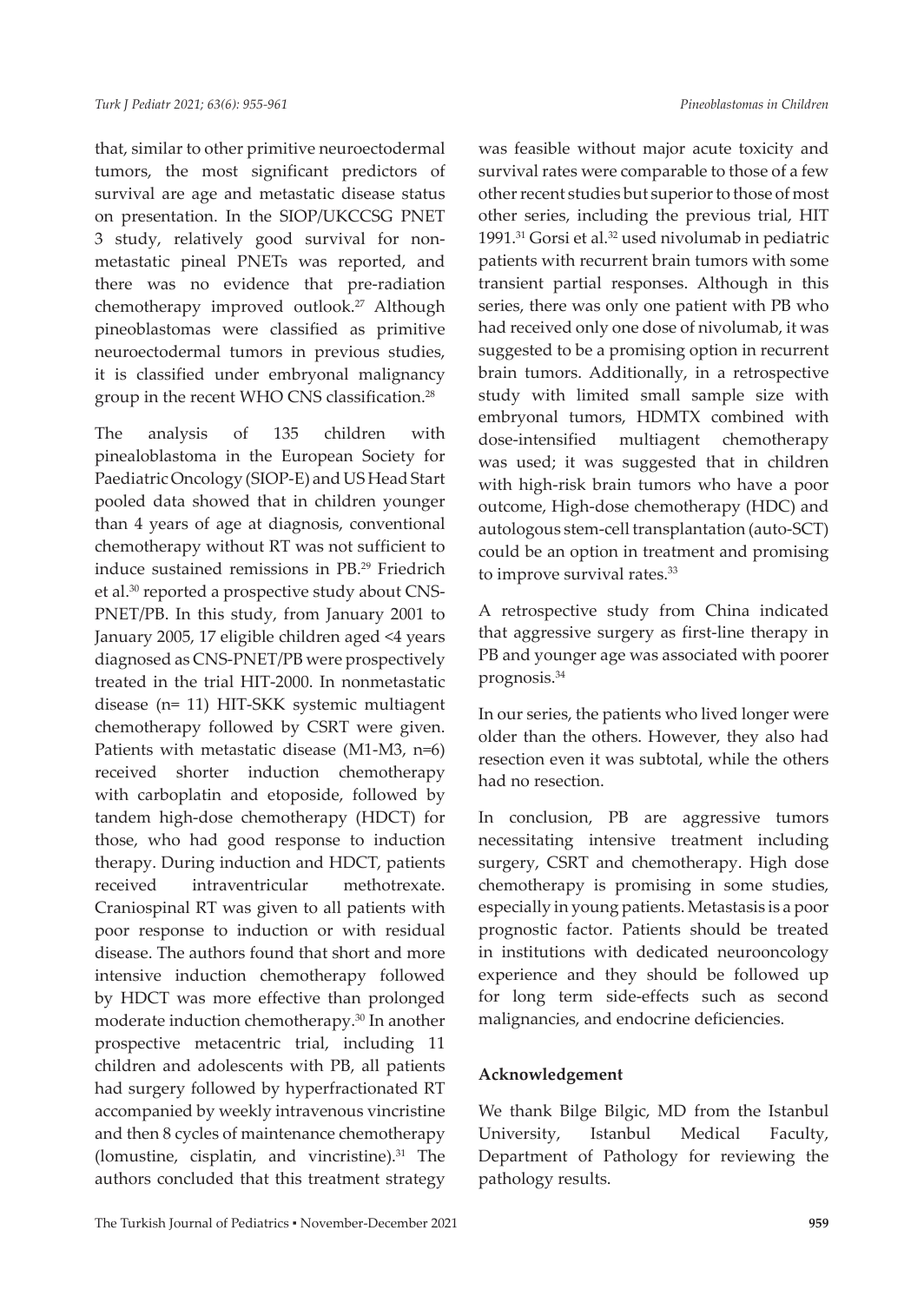# **Author contribution**

The authors confirm contribution to the paper as follows: study conception and design: RK, data collection: BK, OG; analysis and interpretation of results: RK, BK, OG. Author; draft manuscript preparation: RK, BK, OG. All authors reviewed the results and approved the final version of the manuscript.

## **Ethical approval**

Istanbul University Cerrahpasa Medical Faculty Clinical Research Ethical Committee (12.02.2013/ 83045809-3507), İstanbul University Oncology Institute Academic Coordination Council (2013-206).

For this type of study formal consent is not required.

## **Source of funding**

No funding was received for this research.

# **Conflict of interests**

Johannes Wolff is employee of AbbVie Pharmaceuticals. The other authors declare that they have no conflicts of interest with regard to this research.

## **REFERENCES**

- 1. Meredith DM. Advances in diagnostic immunohistochemistry for primary tumors of the central nervous system. Adv Anat Pathol 2020; 27: 206-219. [https://doi.org/10.1097/](https://doi.org/10.1097/PAP.0000000000000225) [PAP.0000000000000225](https://doi.org/10.1097/PAP.0000000000000225)
- 2. Kleihues P, Cavenee WK (eds). Pathology and Genetics of Tumours of the nervous system. World Health Organisation Classification of Tumours Vol 2. Lyon: International Agency for Research on Cancer (IARC) Press, 2000.
- 3. Kleihues P, Louis DN, Scheithauer BW, et al. The WHO classification of tumors of the nervous system. J Neuropathol Exp Neurol 2002; 61: 215-225. [https://](https://doi.org/10.1093/jnen/61.3.215) [doi.org/10.1093/jnen/61.3.215](https://doi.org/10.1093/jnen/61.3.215)
- 4. Tate M, Sughrue ME, Rutkowski MJ, et al. The long-term postsurgical prognosis of patients with pineoblastoma. Cancer 2012; 118: 173-179. [https://](https://doi.org/10.1002/cncr.26300) [doi.org/10.1002/cncr.26300](https://doi.org/10.1002/cncr.26300)
- 5. Alexiou GA, Varela M, Prodromou N. Management of pineal region tumors in children. J Solid Tumors 2012; 2: 15-21.<https://doi.org/10.5430/jst.v2n2p15>
- 6. Macdonald DR, Cascino TL, Schold SC Jr, Cairncross JG. Response criteria for phase II studies of supratentorial malignant glioma. J Clin Oncol 1990; 8: 1277-1280. [https://doi.org/10.1200/](https://doi.org/10.1200/JCO.1990.8.7.1277) [JCO.1990.8.7.1277](https://doi.org/10.1200/JCO.1990.8.7.1277)
- 7. Hinkes BG, von Hoff K, Deinlein F, et al. Childhood pineoblastoma: experiences from the prospective multicenter trials HIT-SKK87, HIT-SKK92 and HIT-91. J Neurooncol 2007; 81: 217-223. [https://doi.](https://doi.org/10.1007/s11060-006-9221-2) [org/10.1007/s11060-006-9221-2](https://doi.org/10.1007/s11060-006-9221-2)
- 8. Li MH, Bouffet E, Hawkins CE, Squire JA, Huang A. Molecular genetics of supratentorial primitive neuroectodermal tumors and pineoblastoma. Neurosurg Focus 2005; 19: E5. [https://doi.](https://doi.org/10.3171/foc.2005.19.5.4) [org/10.3171/foc.2005.19.5.4](https://doi.org/10.3171/foc.2005.19.5.4)
- 9. Jakacki R, Zeltzer PM, Boyett JM, et al. Survival and prognostic factor following radiation and/ or chemotherapy for primitive neuroectodermal tumors of the pineal region in infants and children: a reports of Childrens Cancer Group. J Clin Oncol 1995; 13: 1377-1383. [https://doi.org/10.1200/](https://doi.org/10.1200/JCO.1995.13.6.1377) [JCO.1995.13.6.1377](https://doi.org/10.1200/JCO.1995.13.6.1377)
- 10. Jakacki RI. Pineal and nonpineal supratentorial primitive neuroectodermal tumors. Child Nerv Syst 1999; 15: 586-591. [https://doi.org/10.1007/](https://doi.org/10.1007/s003810050547) [s003810050547](https://doi.org/10.1007/s003810050547)
- 11. Reddy AT, Janss AJ, Phillips PC, Weiss HL, Packer RJ. Outcome for children with supratentorial primitive neuroectodermal tumors treated with surgery, radiation and chemotherapy. Cancer 2000; 88: 2189-2193. [https://doi.org/10.1002/\(SICI\)1097-](https://doi.org/10.1002/(SICI)1097-0142(20000501)88) [0142\(20000501\)88:](https://doi.org/10.1002/(SICI)1097-0142(20000501)88)9<2189::AID-CNCR27>3.0.CO;2-G
- 12. de Kock L, Sabbaghian N, Druker H, et al. Germ-line and somatic DICER1 mutations in pineoblastoma. Acta Neuropathol 2014; 128: 583-595. [https://doi.](https://doi.org/10.1007/s00401-014-1318-7) [org/10.1007/s00401-014-1318-7](https://doi.org/10.1007/s00401-014-1318-7)
- 13. Liu AP, Gudenas B, Lin T, et al. Risk-adapted therapy and biological heterogeneity in pineoblastoma: integrated clinico-pathological analysis from the prospective, multi-center SJMB03 and SJYC07 trials. Acta Neuropathol 2020; 139: 259-271. [https://doi.](https://doi.org/10.1007/s00401-019-02106-9) [org/10.1007/s00401-019-02106-9](https://doi.org/10.1007/s00401-019-02106-9)
- 14. Liu AP, Li BK, Pfaff E, et al. Clinical and molecular heterogeneity of pineal parenchymal tumors: a consensus study. Acta Neuropathol 2021; 141: 771- 785.<https://doi.org/10.1007/s00401-021-02284-5>